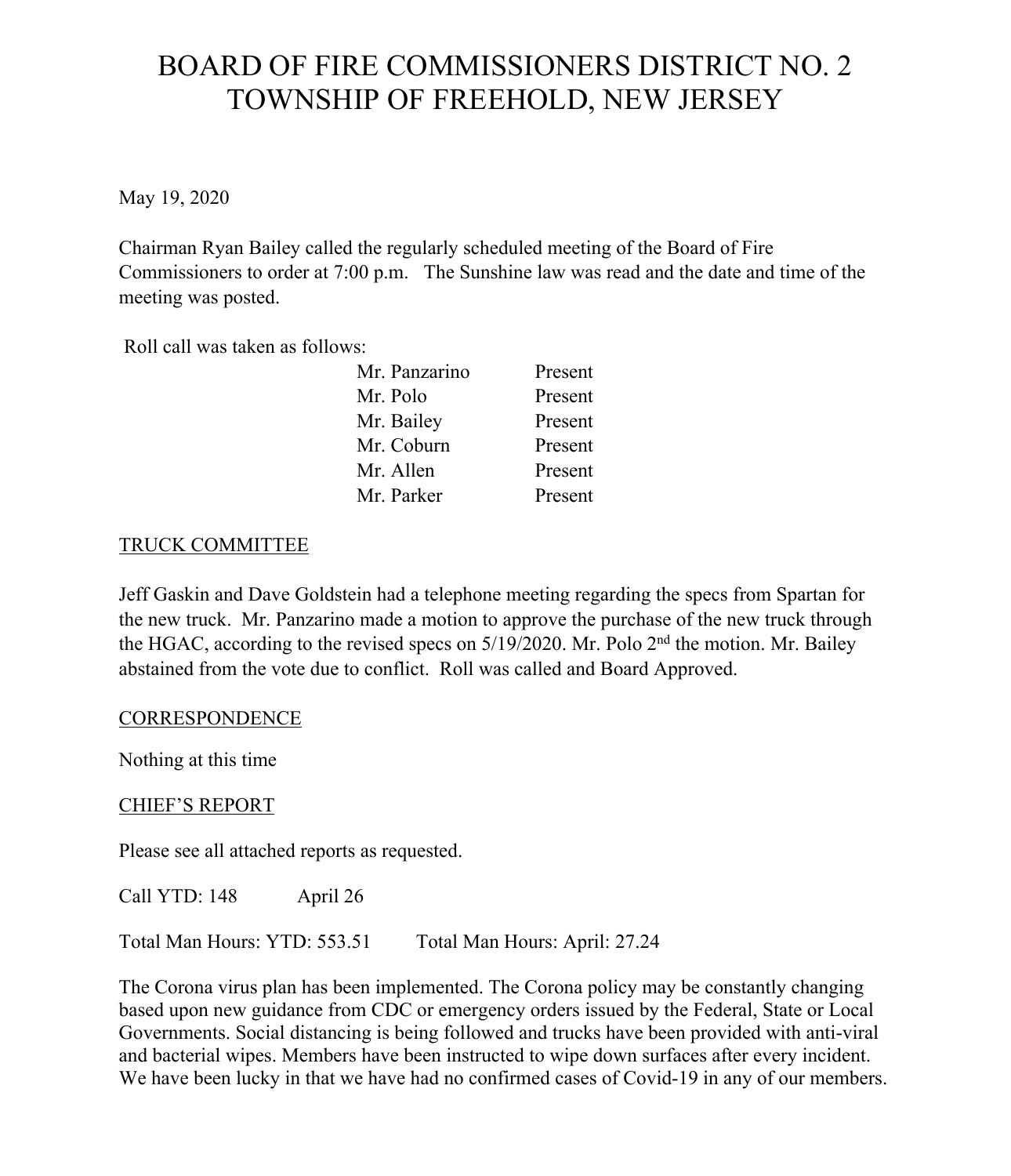• Trucks are being driven and equipment run to ensure that we can continue to provide our services.

- 77 still out of service awaiting parts for brakes.
- Community outreach is being performed. As of 5-16-2020 over 70 requests have been fulfilled.

## RADIO AND ALARM

Captain Murray working on lease agreement price for new trunking radios.

### BUILDINGS

Pond Road Firehouse's roof leaked, insurance claim submitted for interior damage. Claims adjustor did inspection and claim was denied. Mr. Panzarino and Pete from insurance agency will appeal and contact private adjustor. Mr. Baily made a motion to contact D. Simon and Associates to help with our appeal, 2<sup>nd</sup> by Mr. Polo. Board Approved.

### INSURANCE

New member Scott Megill needs to be added to insurance.

## MAINTENANCE

'85 electrical problem, sent to P&L. Preventive maintenance will be done also will truck is there.

'77 front brake problem, Paris from Fire and Safety was called and parts were ordered.

Cummings serviced the generators at all three firehouses.

### OLD BUSINESS

Be Safe Security wants to upgrade to 5G for the alarms at the firehouse, cost would be \$4.95 per firehouse.

Mr. Panzarino would like to know from the Chief when training will resume for the members.

Fit Test machine, 2nd Lt. Coniglio will speak with Freehold First Aid and Freehold Fire Department about sharing the cost with Independent Fire Department or just sharing the cost amongst themselves.

### NEW BUSINESS

Mr. Allen would like to have a meeting with Chief to discuss future equipment purchases on June 9, 2020 at Daniels Way firehouse.